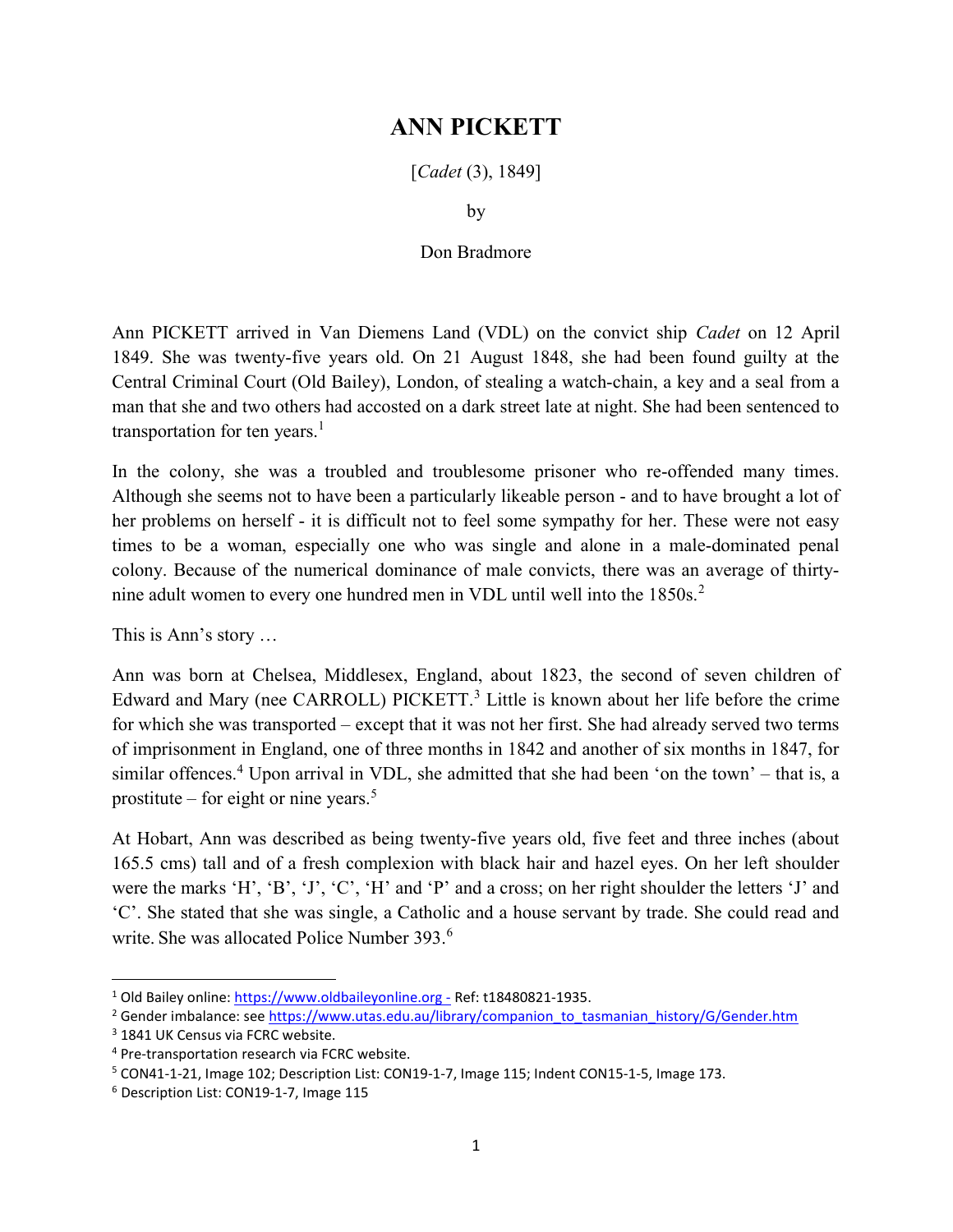It is probable that Ann spent the first six months of her life in VDL on the hulk Anson, an old British warship which, in 1844, had been refitted as a probation station. Moored on the Derwent at Risdon, near Hobart, it was used to house female convicts in order to alleviate the overcrowding which had occurred at the Cascades Female Factory as more and more convict ships had arrived. After a probation period of six months there, the women could become eligible for assignment as servants to free settlers.<sup>7</sup>

Although use of the Anson as a probation station was abandoned in 1849, it was there that Ann was punished for her first offence in the colony. On 1 August 1849 – just five months after her arrival in VDL – she was charged with 'insolence' and ordered to serve six months imprisonment with hard labour at the Cascades. That punishment, however, was not enough to deter her from further misdemeanours and, almost immediately after her release, she offended again. On 22 February 1850, assigned to the WILLIAMSON household, she was charged with 'refusing to work and insolence' and sentenced to another fourteen days in the cells at the Cascades.<sup>8</sup>

The following year – 1850 – was no more pleasant for Ann than the previous year had been. On 25 May, assigned to Mrs. DRURY of Melville St., Hobart, she was charged with being absent from her service and sentenced to two months' imprisonment with hard labour at the Cascades Female Factory. And then, on 24 August, while in the service of Mr. ROSE, she absconded and, when apprehended, was ordered to spend another nine months in gaol, again with hard labour.<sup>9</sup>

Even while imprisoned at the Cascades, Ann was a nuisance to the authorities. On 7 April 1851, while working in the cook-house, she was charged with stealing bread and put to work elsewhere within the gaol. Five days later, she was ordered to spend fourteen days in solitary confinement for disorderly conduct in the dormitory, and on 22 April 1851 she was given a similar punishment for disorderly conduct in the prison yard.<sup>10</sup>

Shortly after the completion of her term of imprisonment at the Cascades, Ann committed what was, perhaps, her most outrageous offence. At that time, she was assigned to a Mrs. MUMMERY of Macquarie Street, Hobart, but remained in service there for only one week before absconding again. Apprehended five weeks later by William HASSELL, a sharp-eyed constable, she feigned outrage at being arrested and insisted that her name was Sarah HOLLEY. She told the constable that she had arrived in VDL as a convict per Majestic in January 1839 but had served her ten-year term of transportation and was now free by servitude.<sup>11</sup> Hassell did not

 $\overline{a}$ 

<sup>7</sup>http://www.tasfamily.net.au/~schafferi/index.php?file=kop27.php and

https://www.femaleconvicts.org.au/convict-institutions/probation-stations/anson

<sup>8</sup> CON41-1-21, Image 102.

<sup>9</sup> CON41-1-21, Image 102.

<sup>&</sup>lt;sup>10</sup> Cascades Punishment Book, CON138/I, pp.179-180, p.185, p.189 (via FCRC website).

<sup>&</sup>lt;sup>11</sup> Convict Sarah Holley (Majestic, 1839), see CON41-1-6, Image 25.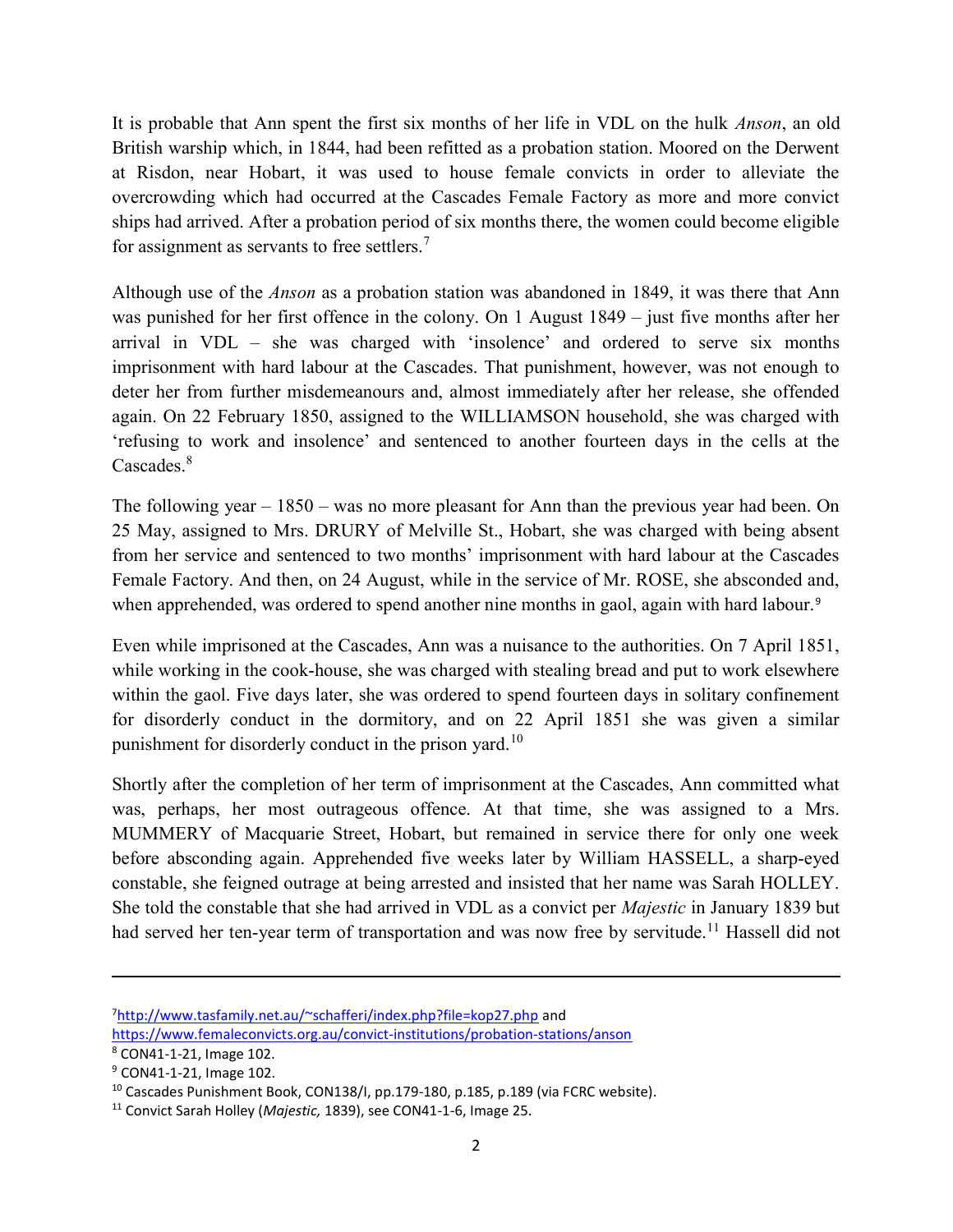believe her. On 9 July 1851, Ann was taken before a magistrate to answer the absconding charge. In court, she continued to maintain that she was Sarah Holley - but a number of witnesses called to give testimony positively identified her as Ann Pickett. One of those witnesses was a female overseer from the Cascades who had examined her and had recognized the marks on her shoulders. Ann was sentenced to eighteen months' imprisonment with hard labour.<sup>12</sup>

At the Cascades ten days later, Ann was charged with 'talking in chapel'. For this offence, she was confined to a cell for three days and fed only on bread and water. Not deterred, she spent another fourteen days in the cells when, on 10 November 1851, she was caught attempting to remove a bar from the door or window of her room. Still at the Cascades in March 1852, she was charged with 'disrespectful conduct' and ordered to the cells for another fourteen days.<sup>13</sup>

Ann was no sooner released from the Cascades and assigned to the service of a Mrs. HAYNES at Battery Point, Hobart, than she absconded once more. This time the authorities obviously thought that they had had enough of her antics. Charged with the offence on 18 October 1852, she was punished by having her existing sentence of transportation extended by eighteen months.<sup>14</sup>

Ann's conduct record for the years 1853 and 1854 is quite difficult to understand, especially in regard to the exact number of times she absconded and where and how she was apprehended on each occasion. It is clear, however, that she spent at least a large part of those years imprisoned at the Ross Female Factory.

When assigned again to the service of free settlers in early 1855, she was constantly in trouble. During 1855, she was charged by her masters and/or mistresses five times – with offences that included 'wilfully destroying her master's property', 'making a false charge against her mistress', and 'refusing to attend divine service'. There is also evidence that she absconded once again and was ordered to gaol to spend twelve months there with hard labour. Later that same year, obviously while in prison, she spent ten days in solitary confinement for making a false charge against an overseer.<sup>15</sup>

Surprisingly, Ann's record shows that she did not commit a single offence in 1856 – but the reason for that soon becomes apparent. On 19 April of that year she gave birth to a son whom she named Robert Edward PICKETT. The birth was registered at Hobart. The name of the father was not recorded.<sup>16</sup>

<sup>&</sup>lt;sup>12</sup> Hobarton Guardian, or, True Friend of Tasmania (Hobart), 12 July 1851, p.3.

<sup>&</sup>lt;sup>13</sup> Cascades Punishment Book, CON138/I, pp.181-182; CON41-1-21, Image 102..

<sup>14</sup> CON41-1-21, Image 102.

<sup>15</sup> CON41-1-21, Image 102.

<sup>16</sup> RGD33/1252/1856, Hobart;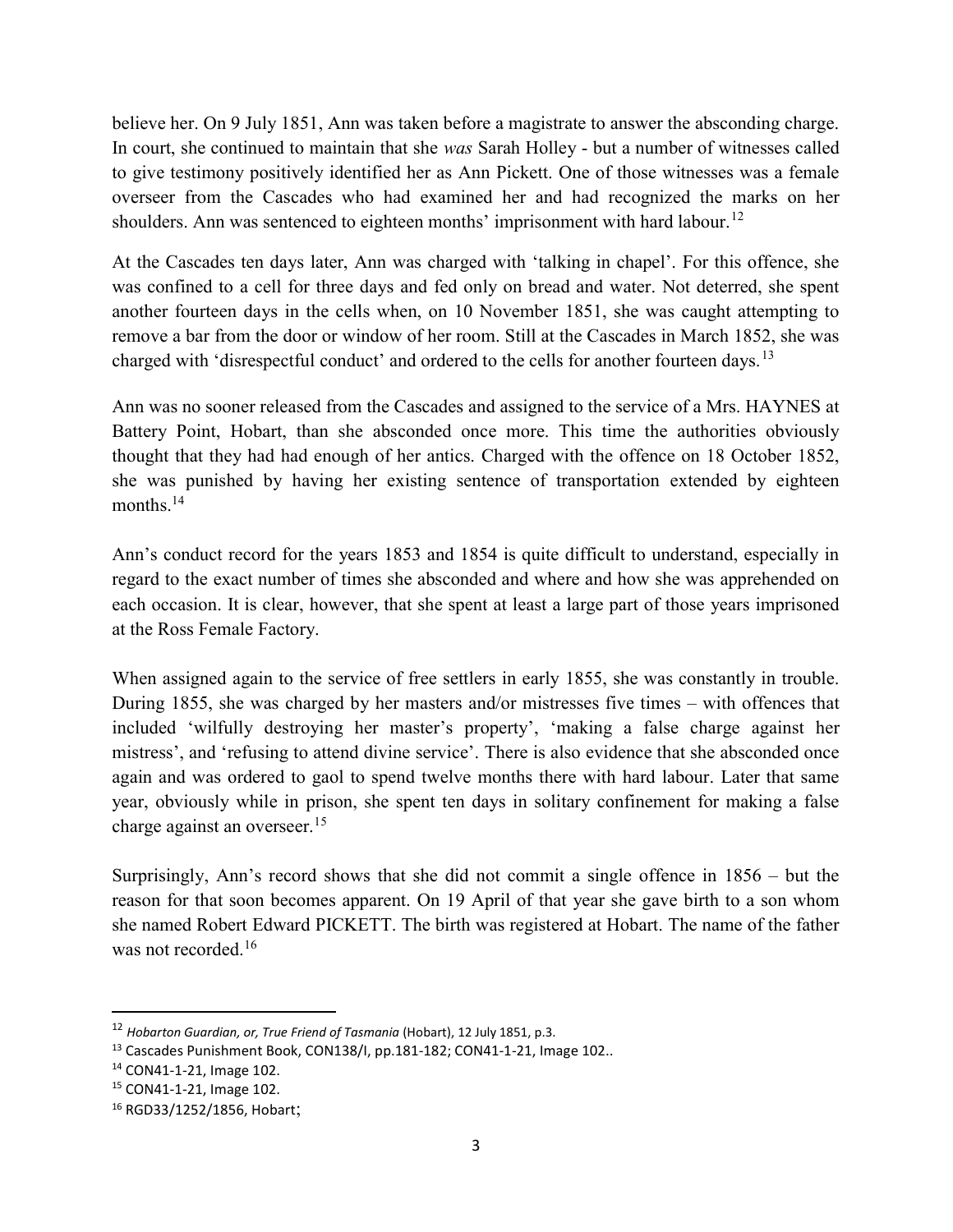On 28 July 1857, Ann was granted a ticket of leave and on 21 August 1857, she was free by servitude. On 12 April 1859, a certificate of freedom was issued to her. She was, at last, a free woman again.<sup>17</sup>

Records show that, on 3 May 1860, Ann gave birth to another son at Hobart. She was still unmarried and the father's name is not recorded. Nor was the child's name recorded and, as Ann is believed to have had only one son with her during the following years, it is possible that the child died at birth or shortly afterwards.<sup>18</sup>

Although it could be said that the fact that she now had a child (or children) did little to curb Ann's ill-disciplined behavior, it could just as well have been the case that economic necessity impelled her to rebellion and crime. Without a husband to provide for her, she had to earn her living in any way she could. Not surprisingly, the next time Ann was in trouble with the law her offence was more serious than any of her previous ones.

On 7 October 1862, this report was published in The Mercury, Hobart:

POLICE COURT. MONDAY, OCTOBER 6TH, 1862.

BEFORE the Right Worshipful the Mayor and H. BILTON, Esq.

OBSCENE LANGUAGE: McConnell v. Pickett

In this case Ann Pickett, Bathurst Street, was charged with using obscene language on her own premises on the 28th ultimo. The defendant pleaded guilty, when Sub-Inspector McConnell informed the Bench that the language used was of the most disgraceful description. The defendant was a most abandoned woman, and kept a house of ill-fame in Bathurst-street, where she had living with her at the present moment two young girls not more than 13 years of age. She had been brought before the Bench for indecent conduct, but on promising to reform her mode of living she was discharged, but she had gone on worse than before, and had in some way or other contrived to evade the police. The Mayor observed that if the woman kept a house of the description mentioned by the Sub-Inspector, an information ought to be laid against her. She was fined 40s. or in default of payment sentenced to one month's imprisonment.<sup>19</sup>

It is not known which of the punishment options Ann took – but, whatever the case, the punishment had little effect. It was not long before she was in trouble again.

<sup>17</sup> CON41-1-21, Image 102.

<sup>18</sup> 33/3391/1860, Hobart.

<sup>&</sup>lt;sup>19</sup> The Mercury (Hobart), 7 October 1862, p,4.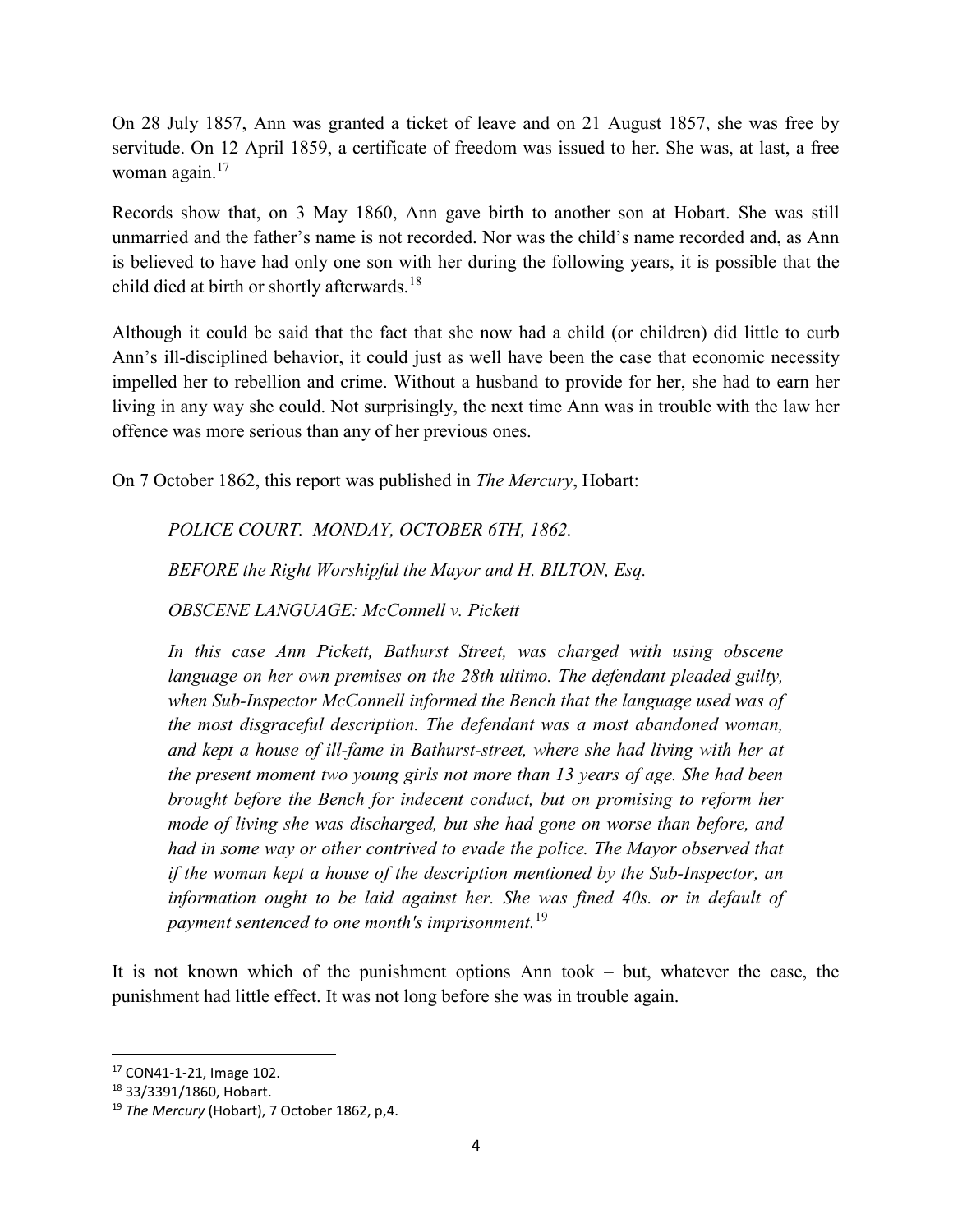On 28 March 1863, Ann was charged with disturbing the peace. Under the heading 'Police Court', the report in The Mercury of 28 March read: 'Ann Pickett, described as a very bad character, was fined £1 for disturbing the peace, or in default of payment to be imprisoned for one month  $\ldots$  <sup>20</sup>.

It was to be another two years before Ann appeared before a magistrate again. On 22 April 1865, she was back in the Police Court at Hobart again, this time charged by the landlord of the New Market Inn with 'wilfull damage'. He told the court that Ann had broken three panes of glass in the window of his establishment and was supported in his claim by a local constable who had attended the scene. In her defence, Ann argued that she had not broken the window but that she knew who had. Ann maintained that she had given the name of the woman responsible for the damage to the police constable but that he had not believed her. In fact, he had threatened to charge her with perjury if she repeated that claim in court. As it happens, the magistrate did not believe Ann's story either and fined her twenty shillings. She was also ordered to pay damages and court costs to the publican.<sup>21</sup>

Incensed at the way she had been treated by the magistrate and the constable in court that day, Ann brought a charge in the days which followed against the woman whom she claimed had broken the windows. This time she named the woman as Elizabeth THOMPSON, a woman who happened to reside at the New Market Inn. Ann told the court that she had seen cuts on Thompson's hands the day after the windows had been broken. Again, however, the magistrate did not believe Ann and dismissed the case against Thompson for lack of evidence.<sup>22</sup>

By this time, Ann was very obviously struggling financially. She was now in her forties and had had a great deal of strife in her time. It comes as no surprise to know then, that on 4 August 1866, she applied to have her son, Robert Edward Pickett, admitted to the Queen's Orphan School (QOS), Hobart. He was now ten years old. At her meeting with the QOS authorities, Ann revealed that the father of the boy was a man by the name of Joseph BLACKSTON, that he was a former convict and that he had deserted her. Nothing more is known of him.<sup>23</sup> It is not clear whether Ann's application to have Robert admitted to the QOS was successful but it seems probable that it was not. There is also a suggestion in the record that the application was withdrawn. Little is known about Robert after that. It is believed that he died in Hobart in 1925 but that has not been verified. $24$ 

 $\overline{a}$ 

<sup>&</sup>lt;sup>20</sup> The Mercury (Hobart), 28 March 1863, p.2.

<sup>&</sup>lt;sup>21</sup> The Mercury (Hobart), 22 April 1865, p.3.

<sup>&</sup>lt;sup>22</sup> The Mercury (Hobart), 22 April 1865, p.3.

<sup>&</sup>lt;sup>23</sup> http://www.orphanschool.org.au/searchorphans.php; according to the QOS record, Blackston arrived in VDL on Lord Rodney but it seems that that might be incorrect. It is more likely that he had arrived on Cadet (2) in 1848 but that has still to be verified.

<sup>&</sup>lt;sup>24</sup> See www.femaleconvicts.org - 'Mothers and children of the Cadet (1848 & 1849)', Maureen Mann, October 2018.